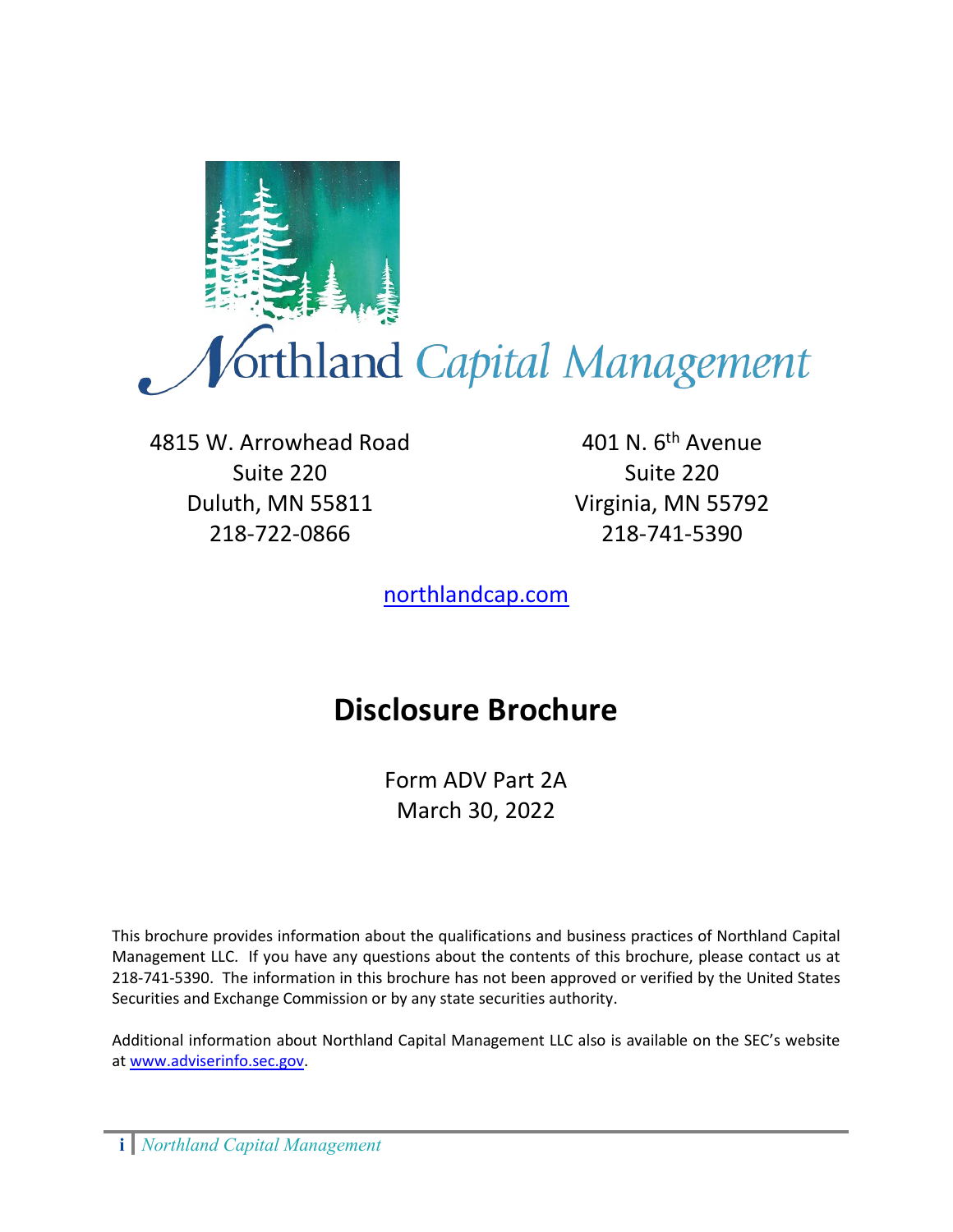

There have been no material changes to Northland Capital Management LLC's disclosure brochure since its last annual update on February 10, 2022.

Please read this disclosure brochure in its entirety, and feel free to contact us if you have any questions.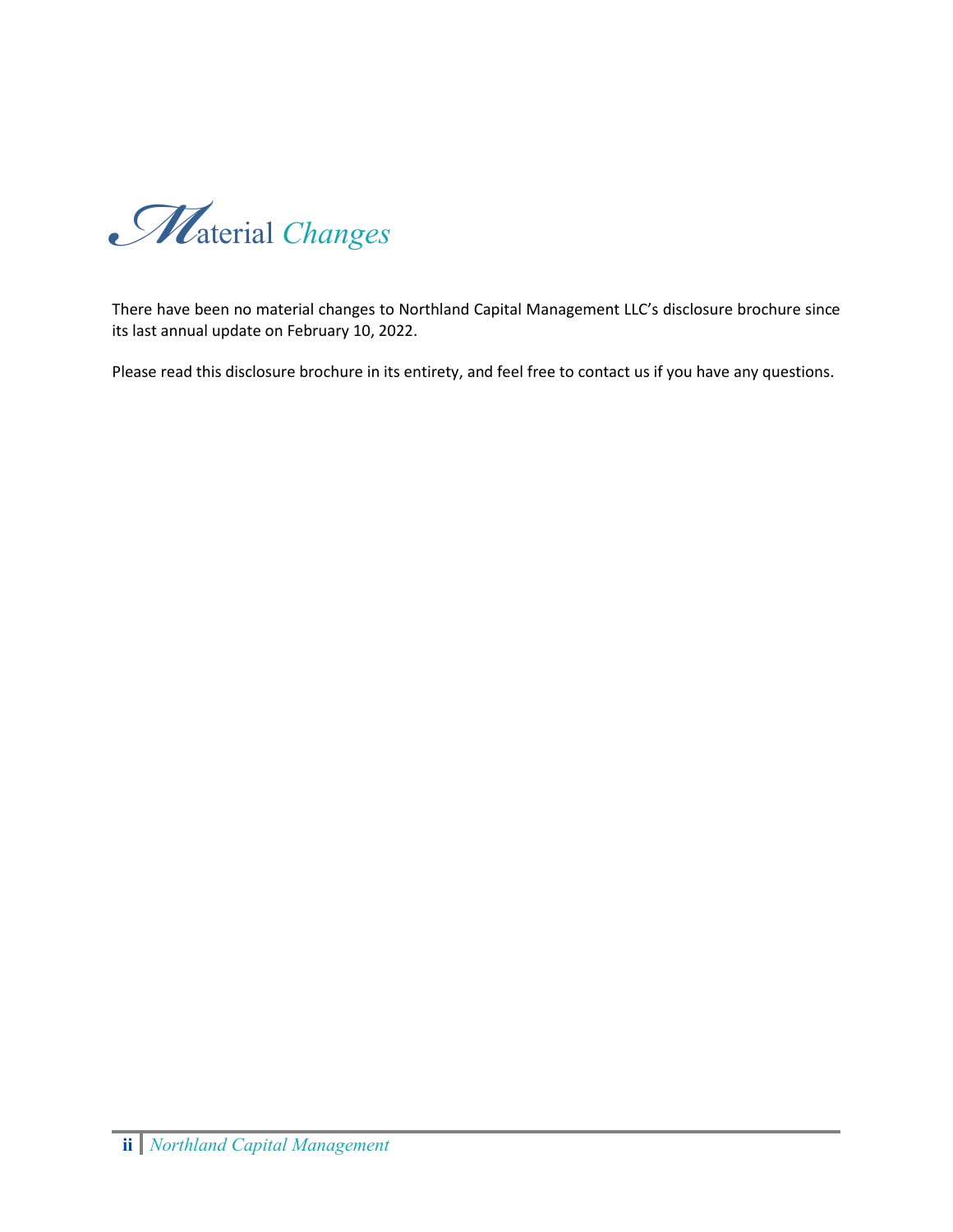

| Item 1            |                                                                                                  |
|-------------------|--------------------------------------------------------------------------------------------------|
| Item <sub>2</sub> |                                                                                                  |
| Item 3            |                                                                                                  |
| Item 4            |                                                                                                  |
| Item 5            |                                                                                                  |
| Item 6            |                                                                                                  |
| Item <sub>7</sub> |                                                                                                  |
| Item 8            |                                                                                                  |
| Item 9            |                                                                                                  |
|                   |                                                                                                  |
|                   | Item 11 Code of Ethics, Participation or Interest in Client Transactions and Personal Trading  8 |
|                   |                                                                                                  |
|                   |                                                                                                  |
|                   |                                                                                                  |
|                   |                                                                                                  |
|                   |                                                                                                  |
|                   |                                                                                                  |
|                   |                                                                                                  |
|                   |                                                                                                  |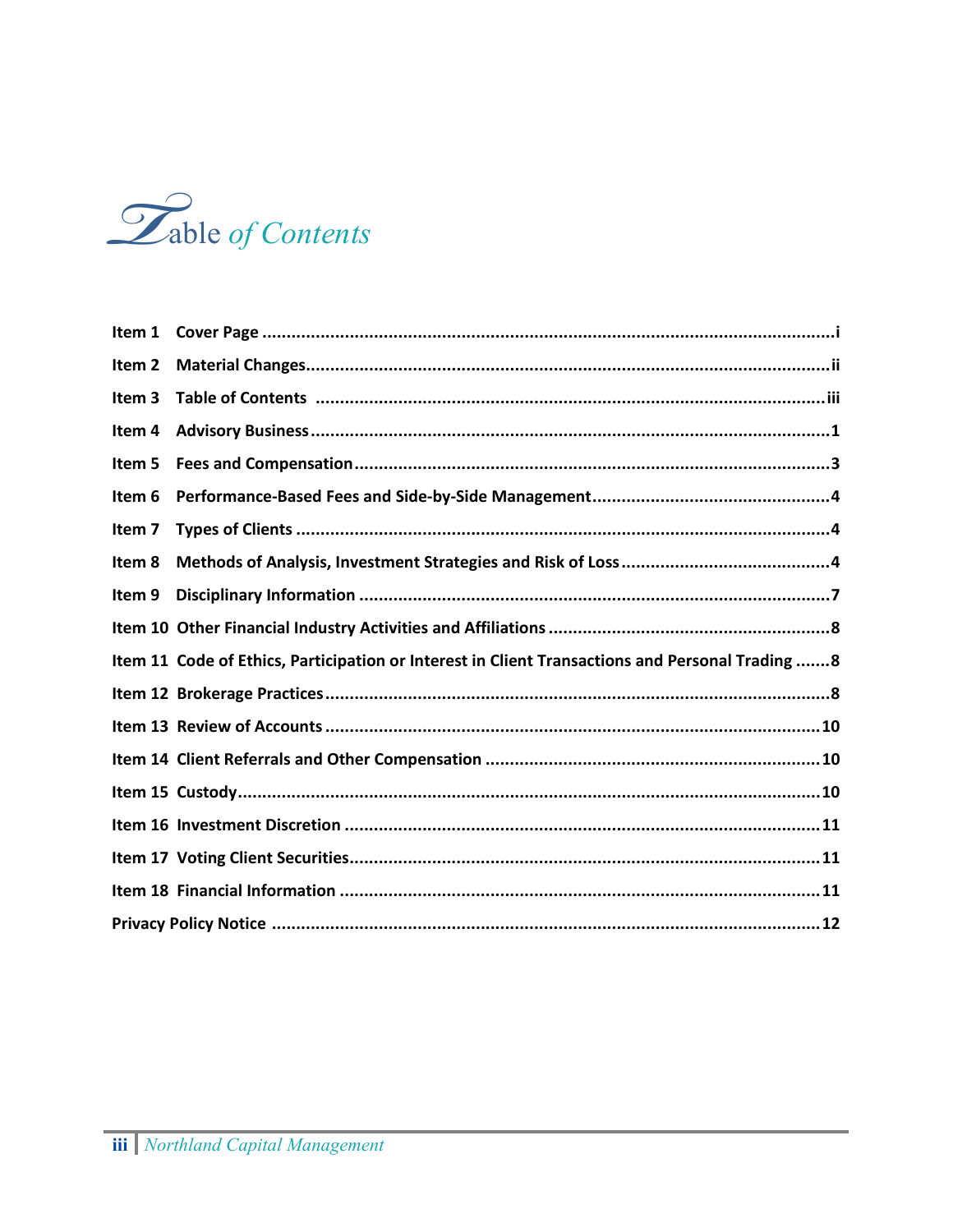

Northland Capital Management LLC is a fee-only investment advisory firm which has been in business since June 6, 2008. Northland Capital Management and its advisers serve as fiduciaries for their clients' investment advisory accounts under the Investment Advisers Act of 1940, as amended, and relevant court rulings. Christopher A. Erickson is the principal owner of the firm. Chris Erickson, Julie Johnson, and Andy Rogers serve as the firm's investment advisor representatives.

Northland Capital Management tailors investment advisory services to the individual needs of its clients by considering each client's investment objectives, financial circumstances, and stated risk tolerance. Our primary business is managing our clients' investment portfolios with discretionary trading authority. Discretionary trading authority means that we can buy or sell securities in our clients' accounts without receiving client approval for each transaction before it occurs. We actively manage our clients' accounts ourselves i.e. we do not outsource the ongoing management of our clients' asset allocation to other investment managers.

#### *Discretionary portfolio management -- model portfolios:*

We offer various model portfolios ranging from "Conservative" to "All Equity" which are based on the principles of Modern Portfolio Theory, strategic asset allocation, and diversification. Each portfolio has asset allocation ranges for equities, fixed income, cash, and alternative investments.

We diversify our model portfolios across various areas of the financial markets. Our portfolios typically invest in multiple asset classes, countries, and industries. In addition to traditional mutual funds which trade at the end of the day, we use Exchange Traded Funds (ETFs) which allow us to take advantage of intraday investment opportunities. We strive to be cost-sensitive in our selection of investments, and mutual funds and ETFs provide diversification across securities. Our portfolios own both value-style and growth-style stocks; however, our portfolios' stock allocations have a "tilt" toward value stock investments. Our model portfolios' primary fixed income investments typically include ETFs and mutual funds which invest in government bonds, mortgage-backed securities, and corporate bonds.

When we update our model portfolios, discretionary trading authority allows us to make corresponding purchases and sales of securities in clients' accounts to reflect our new models. We request that clients notify us of any changes in their financial situations or investment objectives, because we might recommend a different portfolio in light of new circumstances. Clients can limit our ability to purchase specific securities or types of securities in their portfolios, but clients rarely impose such restrictions.

As of January 12, 2022, we managed 501 accounts for 279 clients worth \$151,883,044, all with discretionary trading authority.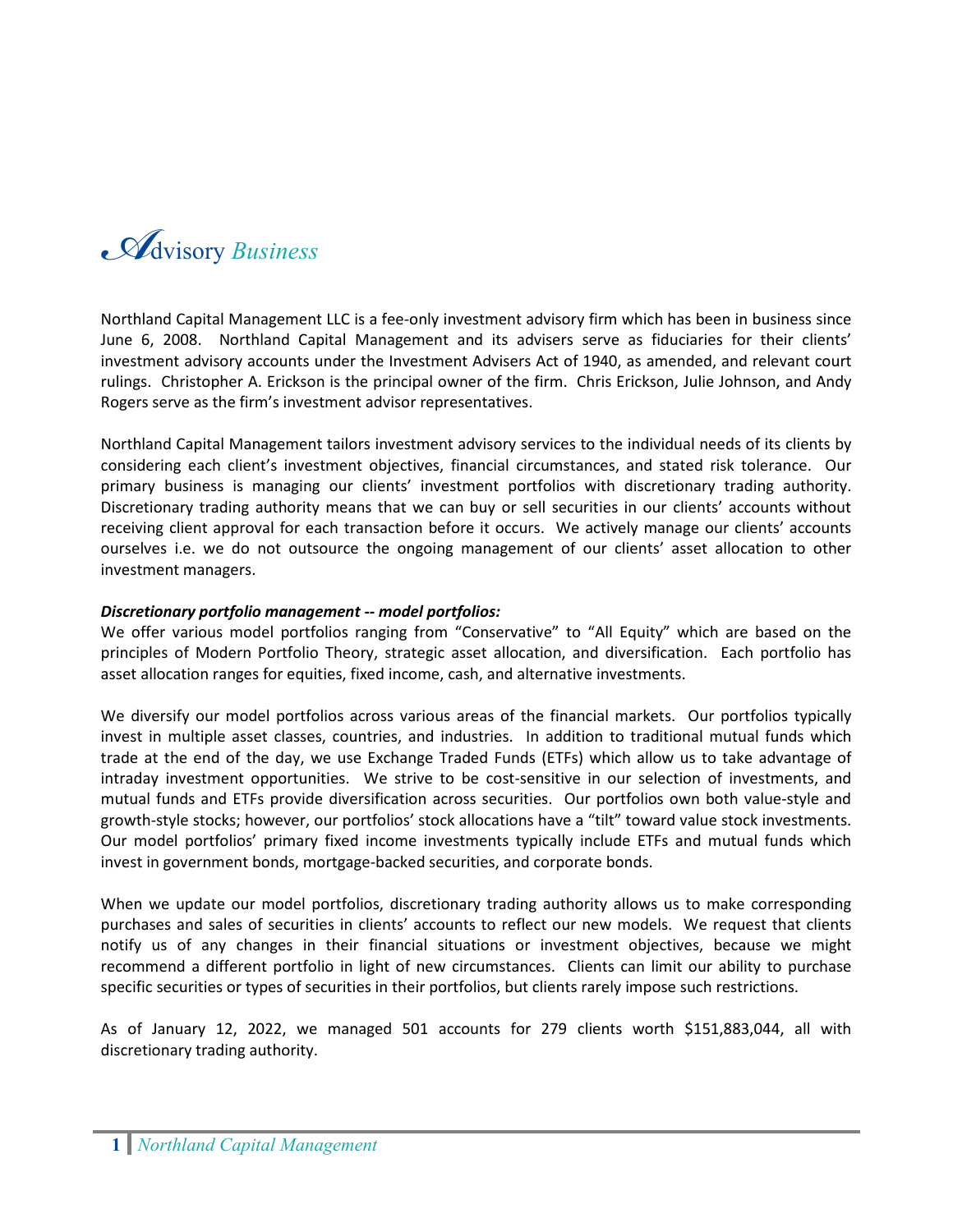#### *Limitations on investment advice:*

All accounts that we manage must follow our model portfolios. However, in a few client-specific situations we allow a client's discretionary-managed account to deviate from our model portfolios. Such situations could include when a client has imposed a restriction against purchasing a certain security, when an account holds a small "legacy" investment in addition to the securities in our model portfolios, when an account is in the process of being placed under our management or leaving our management, etc. Our model portfolios only invest in publicly traded securities which are held in brokerage accounts. Our model portfolios do not invest in, nor do we provide advice about, privately traded securities or cryptocurrencies.

### *Authorized agent accounts:*

Solely as a courtesy, we assist some clients as an "authorized agent" (but not as an "investment advisor") for brokerage accounts in which they want to self-direct their investments. In these instances, clients grant us limited trading authorization for their brokerage account. As an authorized agent, we can enter orders given to us by an investor and help with administrative tasks such as requesting funds from the account's custodian. However, it is important to understand that the account owner is in complete control of the investments in these self-directed accounts. *Because we do not provide any continuous or regular supervisory or management services on accounts for which we serve only as an authorized agent, we are not responsible for typical investment advisory functions such as appropriateness of investments, diversification, performance reporting, etc. for these accounts.* We receive no compensation when serving in this capacity, and these accounts are specifically excluded from investment advisory services, supervision, and management in our Investment Management Agreements.

As of January 12, 2022, we served as an authorized agent for 35 accounts worth \$13,197,015. These accounts are not included in our discretionary-managed account totals, nor are they included in regulatory assets under management on Form ADV Part 1.

### *Financial planning for discretionary portfolio management clients:*

If a discretionary portfolio management client requests financial planning services, we will provide limited financial planning services for no additional charge. Our financial planning activities typically consist of financial projections for clients who are accumulating wealth for retirement, as well as retired clients who are relying on investment income to support their lifestyle. However, if a discretionary portfolio management client requests extraordinary financial planning services (typically involving detailed household budgeting decisions, but to be determined at our sole discretion), we reserve the right to charge for such additional services for an hourly fee. We do not provide advice about estate planning and asset preservation strategies, as we recommend clients consult with attorneys who specialize in these areas.

### *Ad-hoc investment advisory and financial planning services:*

We occasionally provide ad-hoc, limited investment advisory services and limited financial planning services to individuals whose investment accounts are not managed by our firm. We charge an hourly fee in these situations. Clients are always free to implement our investment advice or financial planning recommendations with other firms.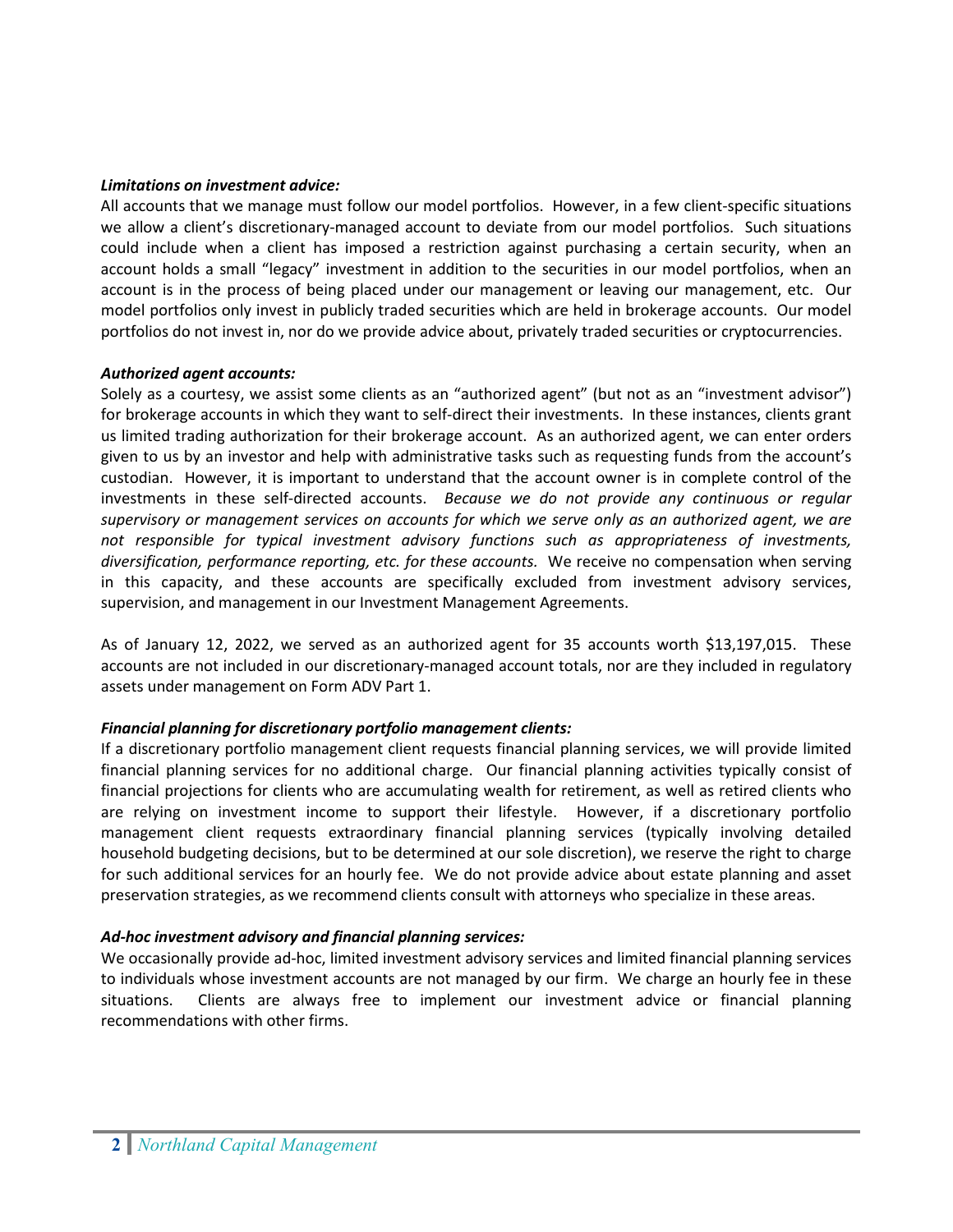

Northland Capital Management is a fee-only investment advisory firm. Our primary source of income is portfolio management fees which are based on the value of our clients' discretionary-managed accounts.

Our discretionary portfolio management fee is 1.00% per year (0.25% per quarter) which is based on the value of our clients' discretionary-managed accounts including cash and cash equivalents ("cash"). We consider cash to be a distinct asset class and these funds are included in our fee calculation. Cash currently represents 5% or less of our model portfolios because in today's low interest rate environment, the interest generated by cash is less than our account fee and on that portion of the portfolio, clients will experience a negative return. In the event a client requests us to hold a substantial percentage of their account in cash for an extended period, we recommend cash be held in a separate account that will not incur our management fee. Our fee rate is not negotiable; however, in certain situations we provide discretionary investment management services as a courtesy for no cost.

Our management fee does not include costs that other parties charge such as brokerage account fees, commissions, and expenses inside ETFs and mutual funds. We do not receive any portion of these costs. Additional brokerage information is provided in the Brokerage Practices section of this document.

Our management fee is charged quarterly in advance. During the first month of each quarter we instruct the independent account custodian of our clients' accounts to deduct our management fees for the current quarter from our clients' accounts and remit them to us. To calculate our fees, we multiply each managed account's value on the last calendar day of the previous quarter by the account's annual fee percentage and divide by four. If a client deposits or withdraws assets from their account, we do not adjust the fee for the current quarter. Clients can terminate our services at any time by notifying us in writing. If a client terminates our services, we typically pro-rate and refund our management fee based on the number of days remaining in the quarter.

In order to reduce potential conflicts of interest, neither our firm nor our personnel receive compensation from any other financial industry sources or services. However, because our discretionary portfolio management fees are determined by the values of the accounts we manage, we have a conflict of interest if we recommend you hire us to manage your investment assets because we will receive fees for subsequent portfolio management services. We have a similar conflict of interest when discussing whether clients should withdraw assets that we manage for other uses such as reducing debt or donating to charity.

An example of a conflict of interest is if we were to recommend you roll over your retirement plan assets or transfer your IRA assets into an IRA for us to manage. In these situations, when we provide investment advice to you regarding your retirement plan account or individual retirement account, we are fiduciaries within the meaning of Title I of the Employee Retirement Income Security Act and/or the Internal Revenue Code, as applicable, which are laws governing retirement accounts. The way we make money creates some conflicts with your interest, so we operate under a special rule that requires us to act in your best interest and not put our interest ahead of yours. Under this special rule's provisions, we must: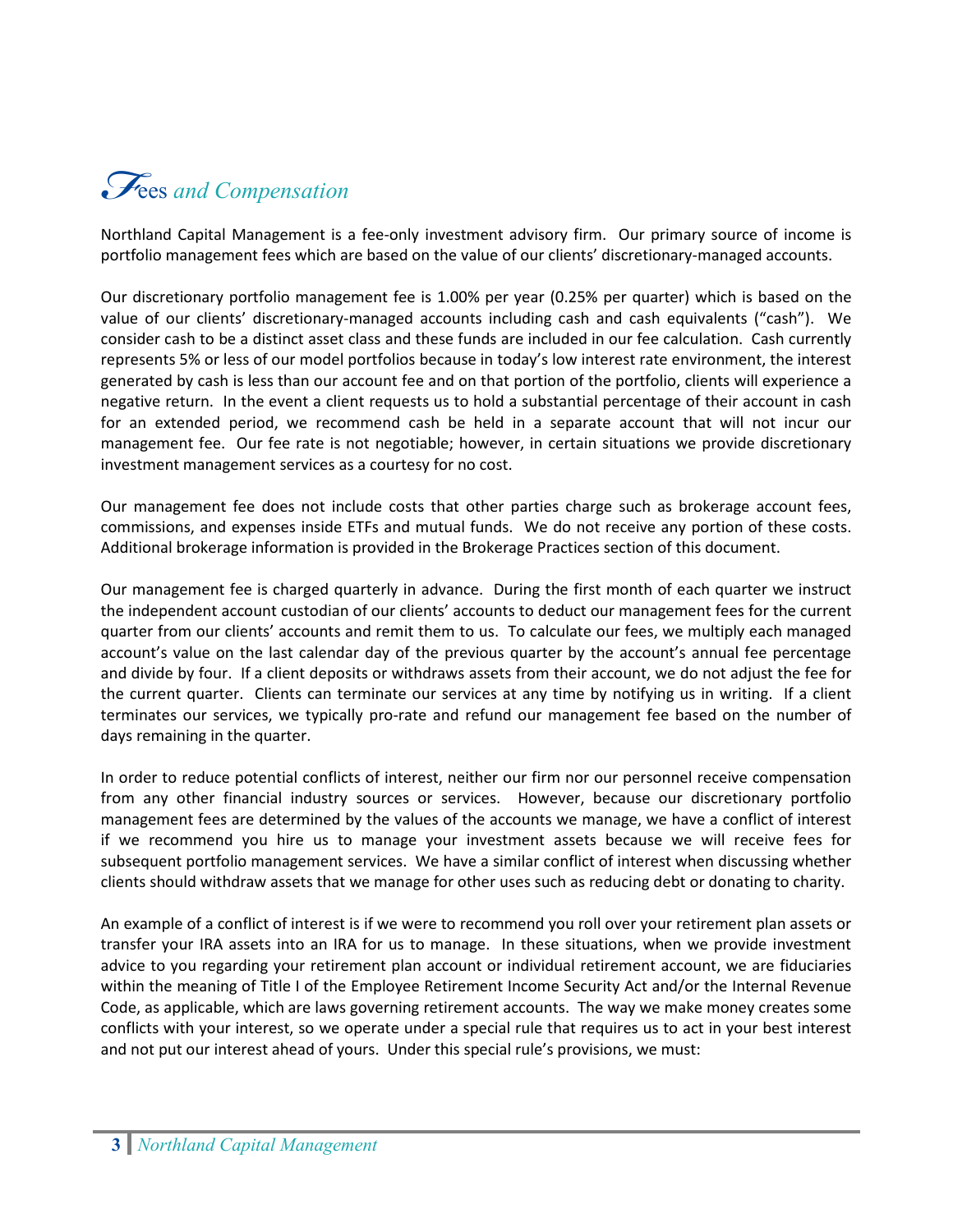- Meet a professional standard of care when making investment recommendations (give prudent advice);
- Never put our financial interests ahead of yours when making recommendations (give loyal advice);
- Avoid misleading statements about conflicts of interest, fees, and investments;
- Follow policies and procedures designed to ensure that we give advice that is in your best interest;
- Charge no more than is reasonable for our services; and
- Give you basic information about conflicts of interest.

As mentioned previously, for individuals whose investment accounts are not managed by our firm, we charge an hourly fee for limited investment advisory services and limited financial planning services. For discretionary portfolio management clients, we also charge an hourly fee for extraordinary (to be determined at our sole discretion) financial planning services. Our fee for these services is \$100 per hour.

### *P*erformance-Based *Fees and Side-by-Side Management*

We do not charge performance-based fees. In a performance-based fee arrangement, an advisor typically charges a fee based on a share of a client's capital gains or capital appreciation, instead of or in addition to a fee based on the value of their account. Our portfolio management fees are based solely on account value.

*T*ypes *of Clients*

Our clients are primarily individuals, trusts, and pension plans. We do not have a set minimum account or relationship size, as this is determined on a case-by-case basis.

# *M*ethods *of Analysis, Investment Strategies, and Risk of Loss*

### *Discretionary-Managed Accounts:*

We construct investment portfolios by diversifying across many areas of the financial markets. Our discretionary-managed portfolios invest in multiple asset classes, countries, and industries. We generally manage our discretionary portfolios with a "top-down" process. Top-down managers create portfolios by investing in broad segments of the financial markets which they believe offer attractive investment potential, as opposed to "bottom-up" managers who typically create portfolios by selecting individual company stocks and bonds. As mentioned before, our portfolios own both value-style and growth-style stocks; however, our portfolios' overall stock allocations have a material "tilt" toward value stock investments. We offer two sets of model portfolios: standard model portfolios and ESG model portfolios.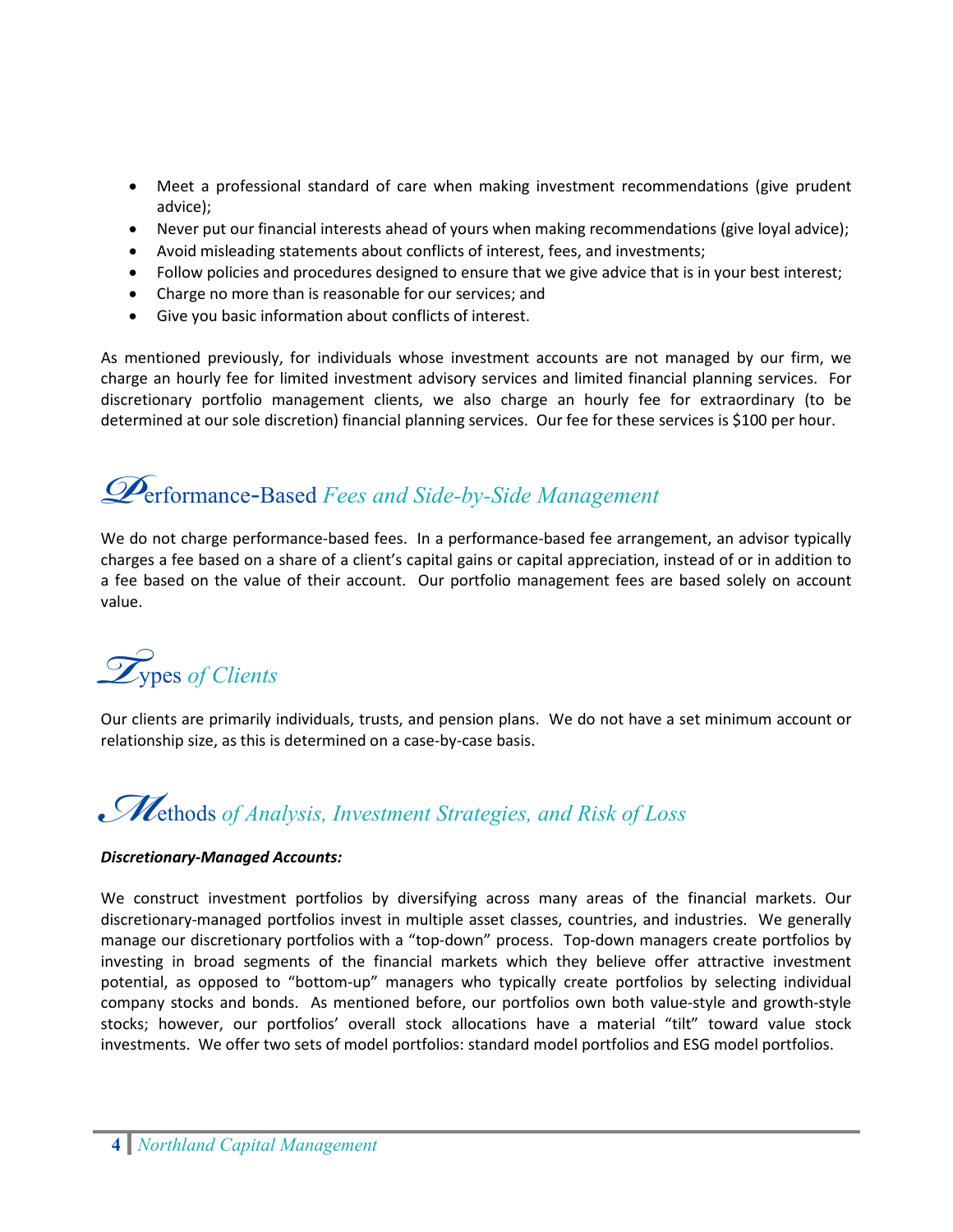### Standard model portfolios:

Our standard model portfolios' primary stock investments typically include ETFs and mutual funds which implement various "factor" or "smart-beta" investment strategies. Factor-based strategies place additional emphasis on stocks with certain characteristics, such as the "value" and "small cap" factors. Value strategies typically own investments that are undervalued relative to historical market averages, anticipating the investments could return to levels that are closer to historical norms. The primary smartbeta investment strategy these portfolios utilize is a "fundamentally-weighted" strategy which weights investments in each ETF based on a company's fundamentals (sales, cash flow, etc.) instead of weighting investments based on market capitalization. Our standard model portfolios own large, mid, and small-cap companies. When combining the various strategies described above, our standard portfolios' stock allocations have a material toward value-style stock investments.

Our standard model portfolios' primary fixed income investments typically include ETFs and mutual funds which invest primarily in government bonds, mortgage-backed securities, and corporate bonds.

### ESG model portfolios:

Our ESG model portfolios own corporate stock and corporate bond ETFs and mutual funds which invest based on various ESG criteria. Our ESG model portfolios' government bond and mortgage-backed securities ETFs and mutual funds do not employ ESG criteria.

There are many definitions and implementations of ESG across the portfolio management profession. We do not maintain our own proprietary ESG ratings or scores; rather, we use ETFs and mutual funds that seek to track ESG indexes developed by large index providers such as MSCI. For example, the CRBN ETF is issued by Blackrock and seeks to track the MSCI ACWI Low Carbon Target Index.

The primary objective of our ESG portfolios is to invest in companies which in aggregate have lower carbon emissions per dollar of sales than the broad stock and corporate bond markets. Our ESG portfolios also have a lesser investment in companies involved in certain controversial businesses such as tobacco, but that is secondary to the primary objective of investing in companies with smaller carbon footprints. Our efforts to "fine-tune" of our ESG portfolios are limited by the ESG definitions and methodologies of major index providers and the availability of ETFs and mutual funds which seek to track them.

Because our ESG portfolios forego some investment strategies available to our standard portfolios, and because our ESG portfolios select or avoid investments based on ESG criteria, our ESG portfolios will at times underperform our standard portfolios. Securities in our ESG portfolios can shift in and out of favor with investors depending on market conditions.

There are many definitions and implementations of ESG, and we would be pleased to provide more detailed information upon request.

### Standard and ESG model portfolios:

Markets are cyclical, so we prefer to buy after prices have declined or during periods of poor relative performance when we believe there is a greater margin of safety. We strive to be "fearful when others are greedy and greedy when others are fearful." We usually hold investments for many months to a few years. However, if an opportunity presents itself, we are not opposed to taking a quick profit or trading part of a portfolio more actively depending on market conditions.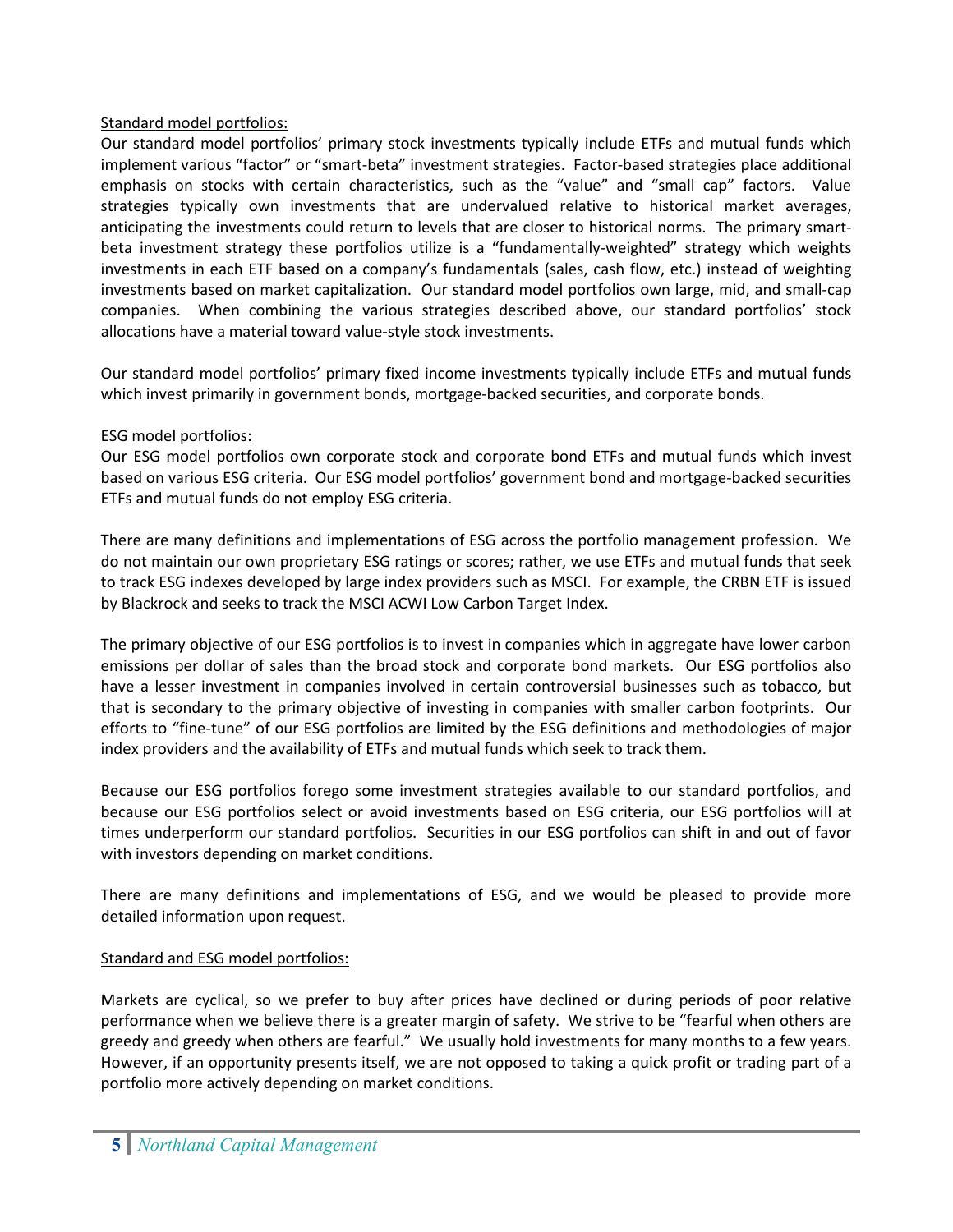### *Risks:*

Our discretionary-managed accounts are diversified across multiple investments, and the values of these accounts typically fluctuate in a manner consistent with their asset allocation, degree of factor tilt, degree of smart-beta implementation, and prevailing market conditions. Some significant material risks of our investment platform include:

- Investment strategy risk Our standard portfolios typically own ETFs designed to implement various factor-based and smart-beta investment strategies, whereas our ESG portfolios invest based on environmental and other criteria. Sometimes these investment strategies perform better than popular stock market indices and sometimes they perform worse. It is possible that these strategies could lose money in an up year for the stock market, and vice versa.
- Manager risk Our clients (particularly clients with discretionary-managed accounts) assume "manager risk" or "selection risk." The profitability of our portfolios is partly determined by our ability to predict future prices of investments and the quality of our decision making. Although we are generally pleased with our discretionary portfolios' past performance, we cannot make any assurances about how they will perform in the future. Clients who wish to reduce manager risk should consider placing some of their assets with another investment advisor.
- Key person risk Our firm maintains a Business Continuity Plan designed to mitigate a variety of risks, including the potential of Chris Erickson's inability to fulfill his duties. If this situation were to occur, management of the firm would transition to Julie Johnson.
- Custodial risk We recommend and request that any brokerage accounts we manage be held by National Financial Services LLC (NFS), a subsidiary of Fidelity. Industry regulations require that our clients' brokerage accounts be segregated from Fidelity's corporate accounts. Fidelity accounts have additional protection through the Securities Investor Protection Corporation (SIPC), as well as "excess SIPC" insurance to potentially cover certain amounts over SIPC limits. However, it is possible that NFS/Fidelity could fail and depending on the circumstances at the time, our clients could experience losses greater than what Fidelity, the SIPC, and excess SIPC insurance are able or willing to bear. Clients who wish to reduce custodial risk should consider placing some of their investment assets with another custodian outside of our management.
- Counterparty risk Counterparty risk is the risk that another party or financial institution will not honor its obligations. One way to reduce counterparty risk is to diversify one's assets across various participants in the financial industry (brokerage firms, banks, insurance companies, etc.) Another way to reduce counterparty risk is to own tangible assets outside of the financial system such as real estate, gold, currency, fine art, etc.
- Systemic risk The global financial system runs on debt. Many large financial institutions which are critical to the financial system depend on the continuous availability of debt to finance their operations. These institutions often are highly leveraged (i.e. they have much more debt than equity) which increases the instability of the financial system. A leveraged financial system, dependent on debt, is susceptible to periodic crises and occasionally requires intervention from a willing government to support it. A successful investment in a portfolio of stocks and bonds depends on a functional financial system and infrastructure. *All portfolios including traditionally conservative portfolios can experience significant temporary or permanent losses during a period of*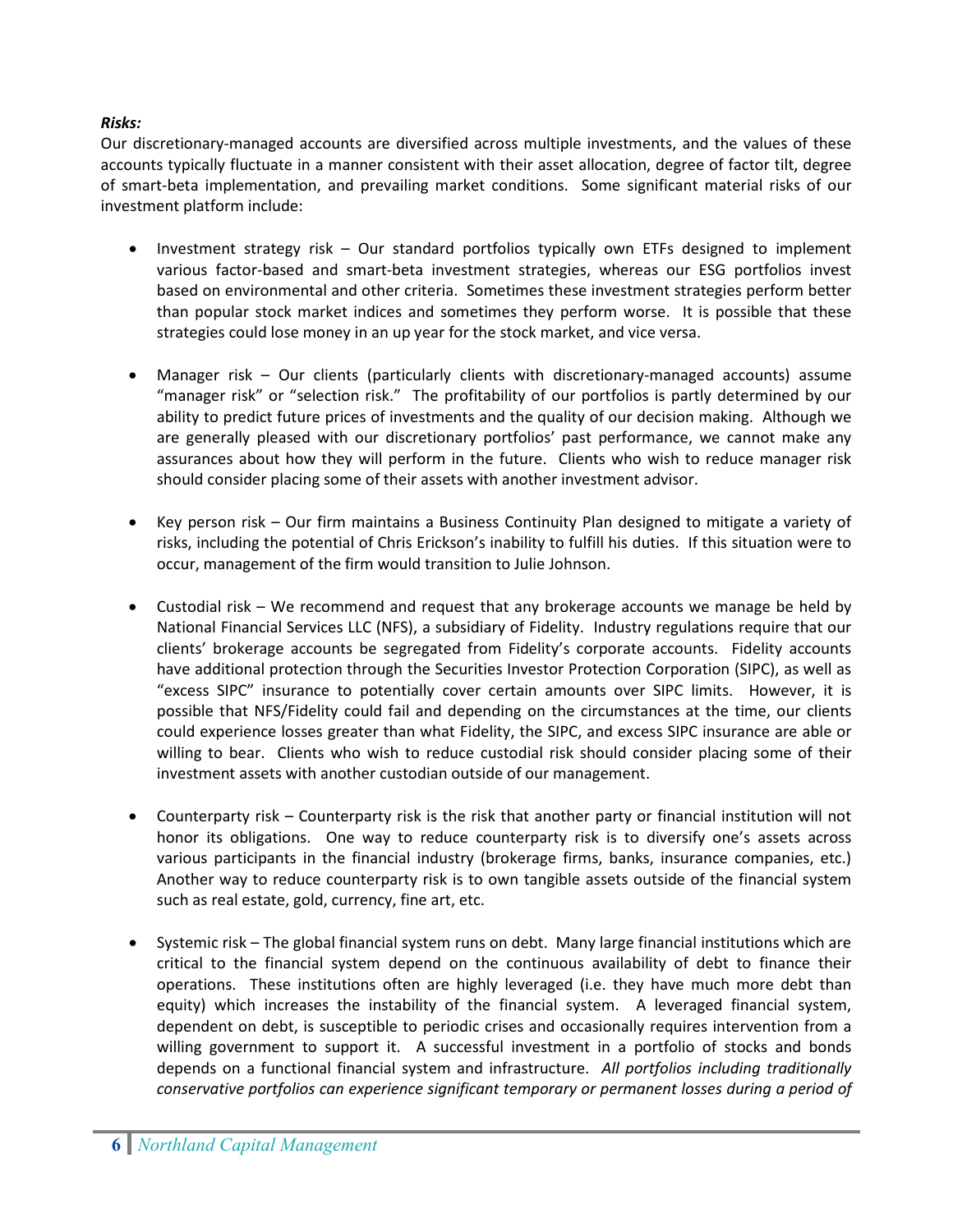*financial system instability.* Some events that could put the financial system at risk include a failure of the Depository Trust and Clearing Corporation which settles over a quadrillion dollars of securities transactions annually, a default in the derivatives market, a disorderly default (or the fear of a default) of a systemically-important country or financial institution, problems in the securities lending process, an inability or unwillingness of major market participants to perform normal business functions, cyber-attacks, communications network failures, power grid failures, pandemics, etc. In addition to experiencing a potential significant decline in account value, clients might not be able to access their funds during these circumstances.

Investing in securities also involves risks inherent to each particular security. Some significant material risks of the securities in which we invest include:

- Equities The prices of equity securities are affected by changes in a company's expected profitability, economic conditions, market conditions, geopolitical events, investor psychology, interest rates, etc.
- Fixed income The prices of fixed income securities are affected by changes in interest rates, risk of default, economic conditions, market conditions, investor psychology, etc.
- Exchange Traded Funds (ETFs) ETFs that invest in equities or fixed income securities possess the same risks as their underlying equity or fixed income investments described above. Although ETFs trade on various stock exchanges, trading can be interrupted or suspended for a variety of reasons. ETFs also can trade at prices above or below the fair market value of the investments owned by the ETF. Clients receive prospectuses for ETFs which discuss their risks in greater detail.
- Mutual funds Mutual funds that invest in equities or fixed income securities possess the same risks as their underlying equity or fixed income investments described above. During extreme market conditions, mutual funds can trade at prices above or below the fair market value of the investments owned by the mutual fund. Most mutual funds only can be purchased or sold at the end of the trading day. Clients receive prospectuses for mutual funds which discuss their risks in greater detail.
- Foreign investments Some securities invest in foreign companies or governments. These securities involve additional risks such as nationalization and currency exchange rate fluctuations.

Although we have attempted to identify the primary risks of investing with us, it is not possible to list every conceivable risk of our investment strategies and of the securities in which we invest. Investing involves a risk of loss that clients should be prepared to bear.

## *D*isciplinary *Information*

We are required to disclose if there are legal or disciplinary events that are material to a current or prospective client's evaluation of our advisory business or the integrity of our management. We have no legal or disciplinary events to disclose.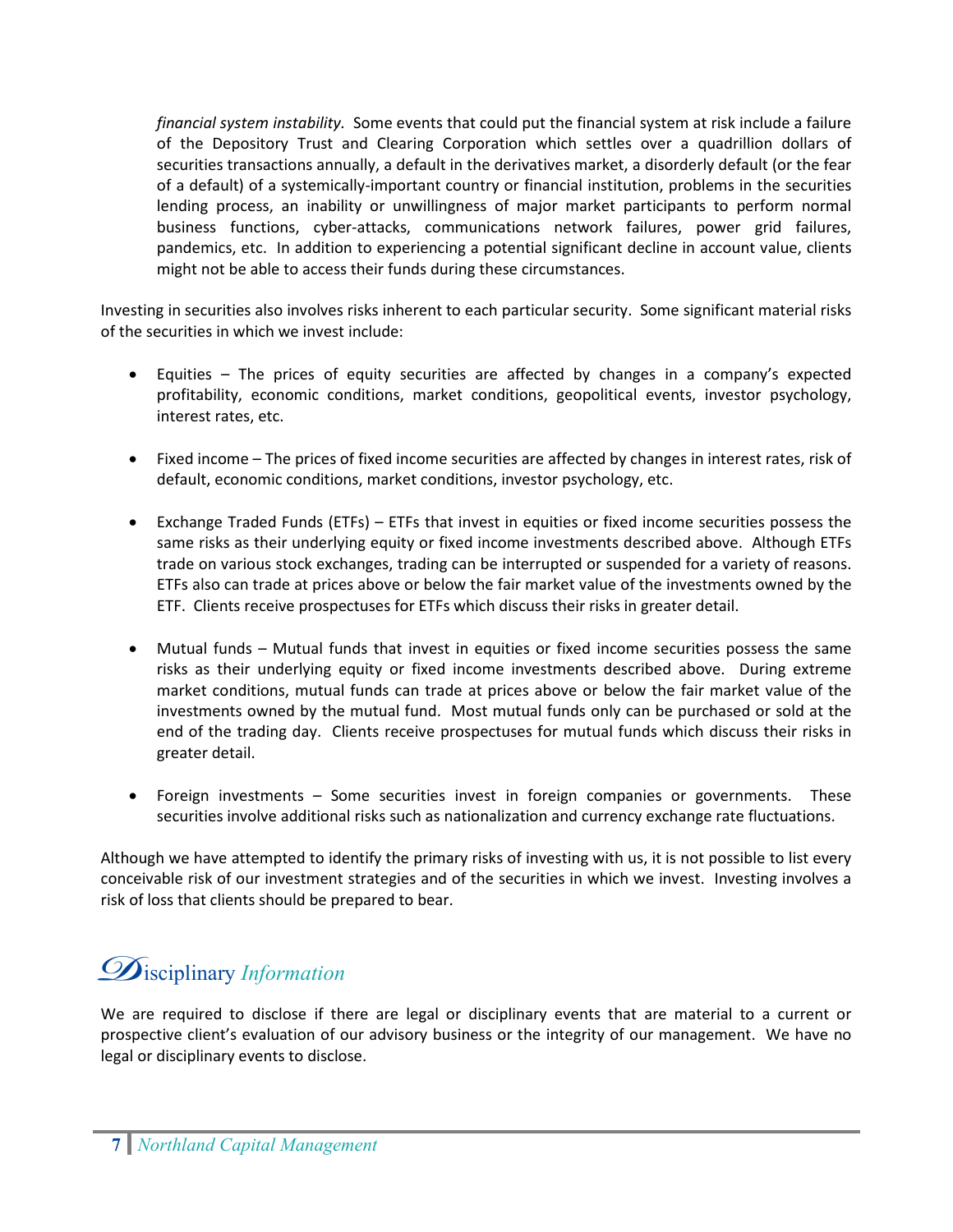### *O*ther *Financial Industry Activities and Affiliations*

Investment management fees and hourly consulting fees are Northland Capital Management's sole source of income. In turn, Northland Capital Management is Chris Erickson's, Julie Johnson's, and Andy Rogers' sole source of compensation. Northland Capital Management, Chris Erickson, Julie Johnson, and Andy Rogers do not receive compensation from any other financial industry activities or affiliations. We do not receive brokerage commissions, we do not sell insurance or insurance-based investments, nor do we have any proprietary products.

## *C*ode *of Ethics, Participation or Interest in Client Transactions, and Personal Trading*

As a fee-only investment advisor, Northland Capital Management is held to a fiduciary standard. One way we endeavor to fulfill our fiduciary duty is through our Code of Ethics. Our Code of Ethics requires that we place our clients' interests first, not take inappropriate advantage of our position, monitor our employees' personal investments and trading, prohibit insider trading, maintain a high standard of business conduct, comply with securities laws, require pre-approval for giving and receiving gifts over \$250, etc. We would be pleased to provide a copy of our Code of Ethics to current or prospective clients upon request.

We typically buy or sell for ourselves the same investments that we recommend to our clients; however, we typically do not buy or sell the same investment for ourselves earlier in the day before we buy or sell for our clients. Under a discretionary trading agreement, our firm's personnel typically participate concurrently with our clients in aggregated block trades if the supply of the security being purchased is not limited and if we believe our participation would not adversely impact the price our clients would receive. If supply is limited, our firm's supervised persons do not receive any allocation of the security being purchased until all clients have received their entire allocations.

# *B*rokerage *Practices*

We recommend and request that our clients use Fidelity as custodian for any accounts we manage, and all of our clients have complied with this request. We have discretionary authority to select a broker or dealer to purchase or sell securities for our clients, although we typically use Fidelity for all securities transactions. Fidelity is one of the largest investment firms in the U.S.

We recommend and request that our discretionary portfolio management clients use Fidelity primarily because of its access to a wide variety of investments, competitive pricing, quality in executing large securities orders, and its status as a family-owned and employee-owned company. Although we believe Fidelity provides our clients with the best overall value, Fidelity's commissions, trading spreads, and fees could be higher or lower than those of its competitors on any given transaction. If in the future we conclude that Fidelity no longer provides our clients with the best overall value, we are free to recommend that our clients change brokerage firms.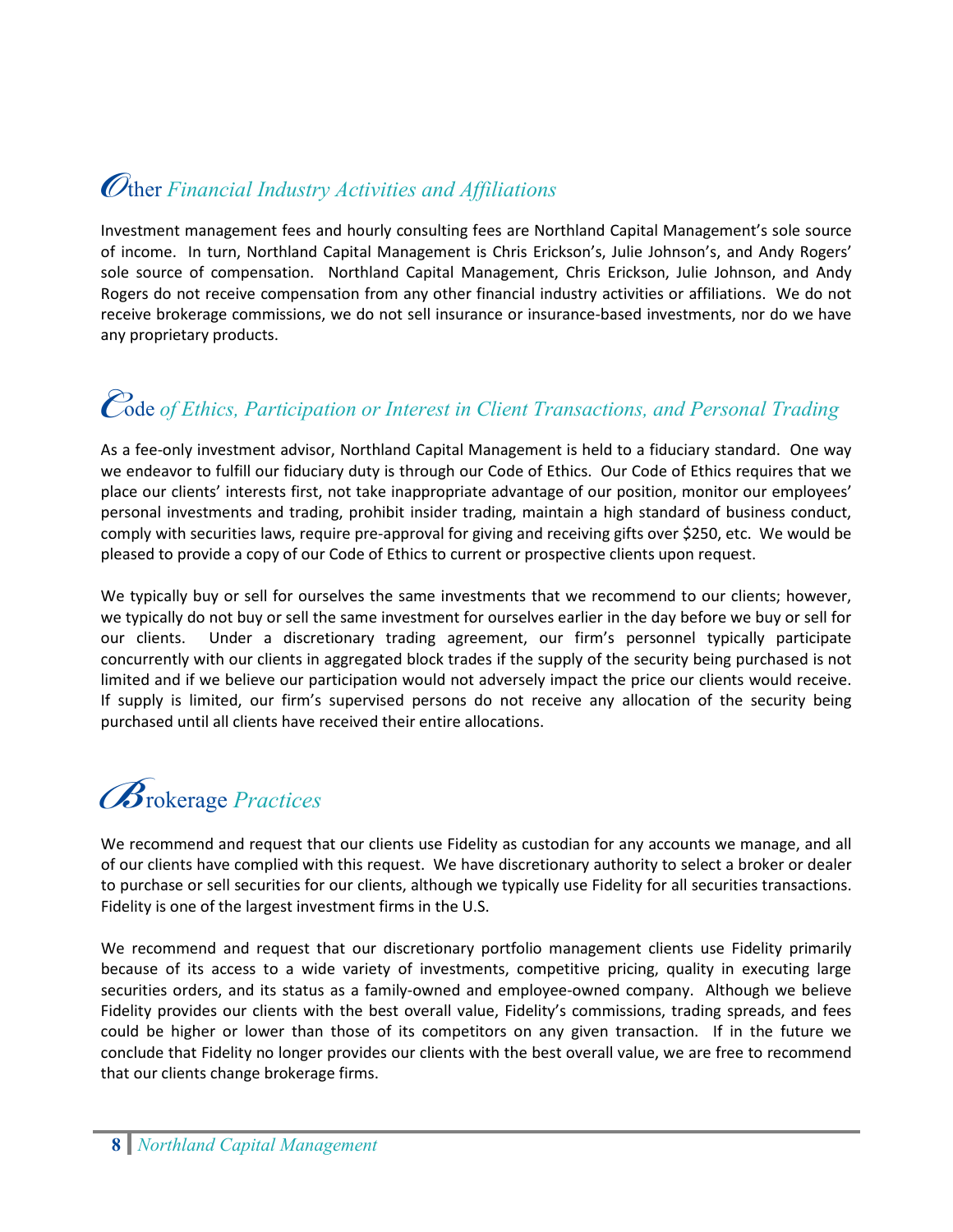### *Research and Other Soft Dollar Benefits:*

We do not receive "soft dollar" benefits from brokerage firms. However, in our industry, it is common practice for brokerage firms such as Fidelity to provide firms our size with services that help us manage our clients' accounts. At no cost to us, Fidelity provides us with:

- a secure website to view our clients' account information, calculate the size of potential orders, and transmit orders for execution,
- access to a dedicated trading desk for large securities orders,
- the ability to allocate aggregated trade orders across multiple client accounts,
- a service team to call with account-related questions,
- the ability to deduct management fees from clients' accounts and remit them to our firm, and
- financial market commentaries via newsletters and conference calls.

Our receipt of these account management services at no cost from Fidelity creates a conflict of interest. Nevertheless, the fact that Fidelity and many of its competitors offer these services at no cost to firms such as ours has no bearing on our recommendation of Fidelity for our clients' managed accounts.

### *Brokerage for Client Referrals:*

We do not accept client referrals from Fidelity, mutual fund companies, or ETF issuers. This is to eliminate a potential conflict of interest. If we were to accept referrals from Fidelity, our clients might believe that we recommend Fidelity because it is best for our business instead of best for our clients. Similarly, if we were to accept referrals from mutual fund companies or ETF issuers, our clients might believe that we select investments that are best for our business instead of best for our clients.

### *Directed Brokerage:*

We do not allow our discretionary portfolio management clients to choose which brokerage firm executes their securities transactions.

### *Order Aggregation:*

When we decide to buy or sell an investment for multiple clients, especially when making changes to our model portfolios, we typically aggregate all of our clients' orders into one order and allocate the order on a pro-rata basis across clients' accounts based on account value. All clients who participate in an aggregated order receive the same price, so no client receives a better price than another. When calculating the prorata allocation, if we believe a client will be depositing/withdrawing funds to/from their account in the near future, we may consider the anticipated deposit/withdrawal in our calculations to reduce the number of securities transactions the client might otherwise incur. Exceptions to our order aggregation practice do occur, such as when a client calls us to request funds and we need to sell securities to satisfy their withdrawal after we already have placed an aggregated order for the same security earlier in the day, when we are rebalancing a small number of accounts, etc.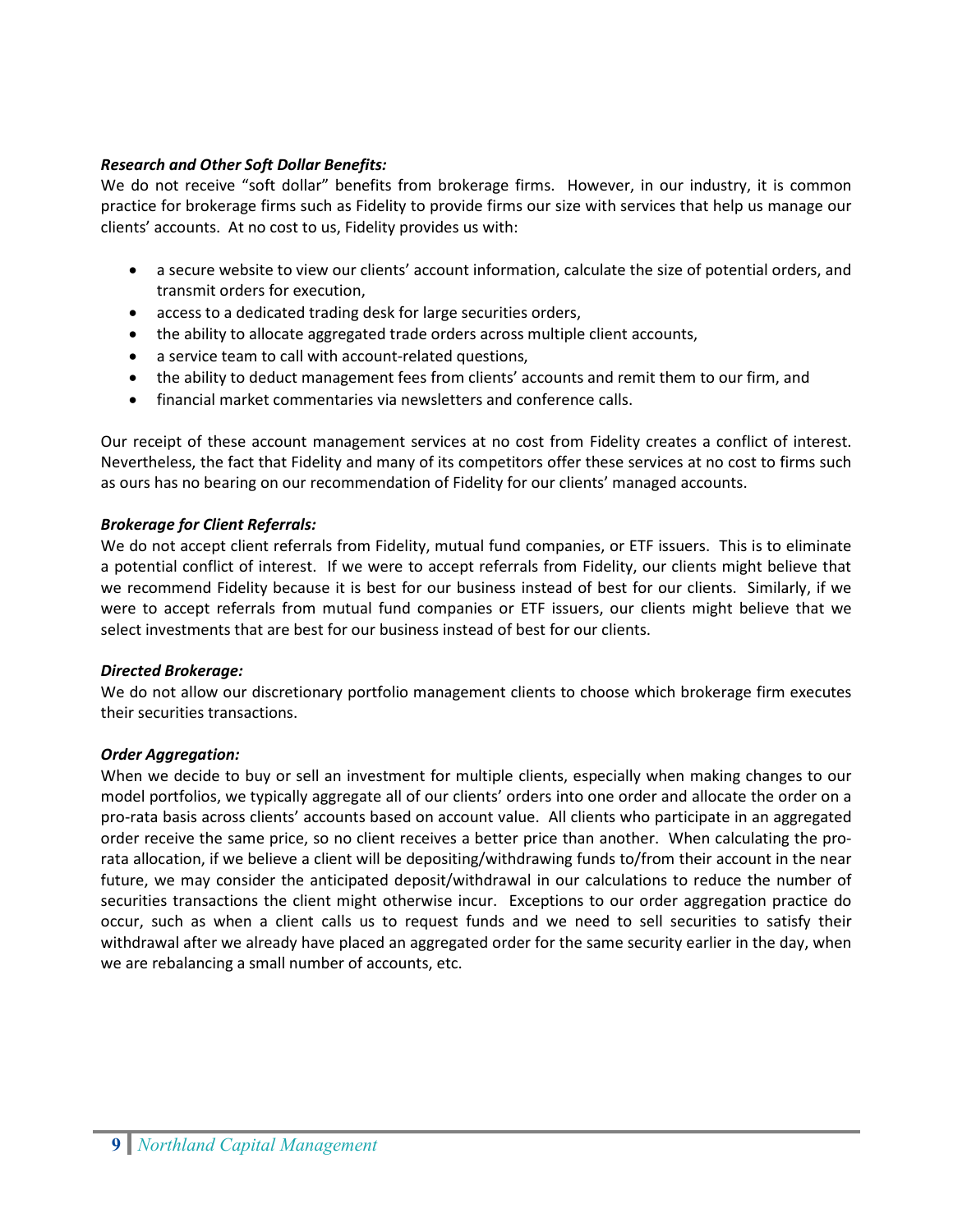## *R*eview *of Accounts*

We review the investments in, and the performance of, all of our clients' discretionary-managed accounts. We also examine these accounts for deviations from our model portfolios and make adjustments as we deem appropriate. Chris Erickson, President of Northland Capital Management, conducts these reviews with the assistance of Andy Rogers, Investment Advisor Representative. We typically conduct reviews on a monthly basis.

Staying connected to our clients is a priority, and every three months we send our clients a letter to report the performance of their discretionary-managed accounts. We also contact each of our discretionary portfolio management clients at least annually to review their portfolio in light of potential changes to their financial situation or investment objectives. Clients should contact us immediately if there are any changes to their financial circumstances or investment objectives.

We do not review self-directed accounts for which we serve as an authorized agent and are not responsible for the investment strategy. In addition, when we provide ad-hoc investment advice to individuals who are not discretionary portfolio management clients, we do not review their investments again unless in the future they contact us for another consultation.

# *C*lient *Referrals and Other Compensation*

While we welcome referrals of potential clients to our firm, we do not accept referrals from vendors such as independent custodians or brokerage firms. This is to ensure that our vendor selections, which ultimately affect our clients, are not influenced by potential referral activities. Our decisions and recommendations are based on what we believe is best for our clients, not what might be best for our business. We do not compensate anyone for referrals. Finally, we do not receive any payments for referring our clients to other firms such as insurance agents, accountants, attorneys, etc.

# *C*ustody

We do not maintain physical custody of client funds or securities. Client funds and securities are held by National Financial Services, an independent qualified custodian and a subsidiary of Fidelity. However, we are deemed to have limited custody of client funds and securities because clients sign Investment Management Agreements which, based on our instructions, allow Fidelity to deduct our management fees directly from clients' accounts and remit them to us.

Fidelity provides our clients with monthly account statements. We urge you to carefully review Fidelity's account statements and compare them with any information you receive from us. If you believe there are any discrepancies, or if you do not receive your account statements on a timely basis, please contact us immediately.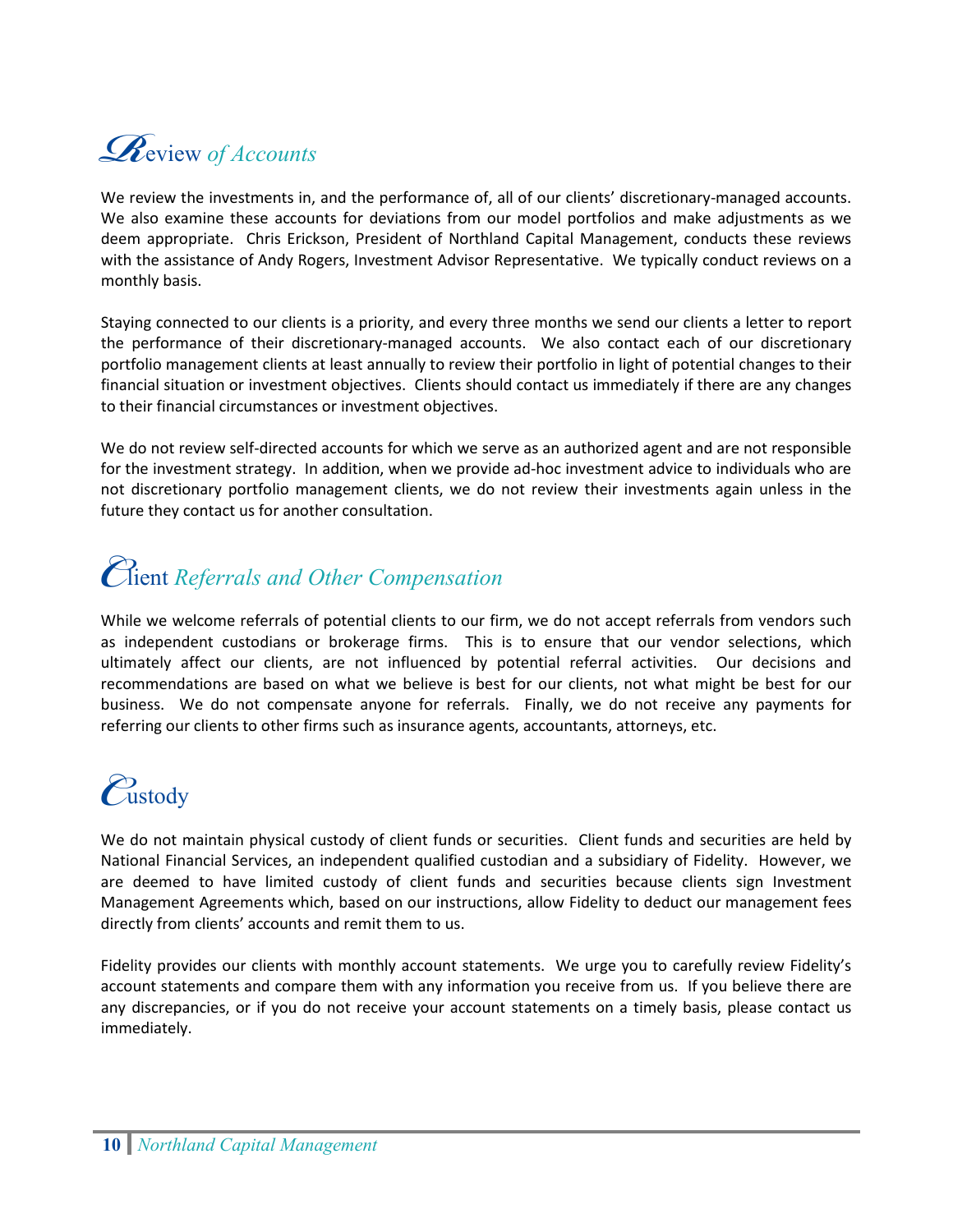# *I*nvestment *Discretion*

When clients hire us to provide ongoing portfolio management services, clients must sign our Discretionary Investment Management Agreement which includes a limited power of attorney before we can accept discretionary trading authority. Each client's Investment Management Agreement provides asset allocation ranges that guide us in our ongoing management. Clients also can limit our ability to purchase specific securities or types of securities.

# *V*oting *Client Securities*

Our clients occasionally receive proxies or solicitations from Fidelity or transfer agents. Proxies allow clients to vote on matters regarding their investments. Please feel free to call us if you have questions about any proxies you receive. We do not vote or provide advice regarding proxies for our clients.

## *F*inancial *Information*

Northland Capital Management does not have any debt. We do not have any financial obligations that would impair our ability to meet our contractual commitments to our clients.